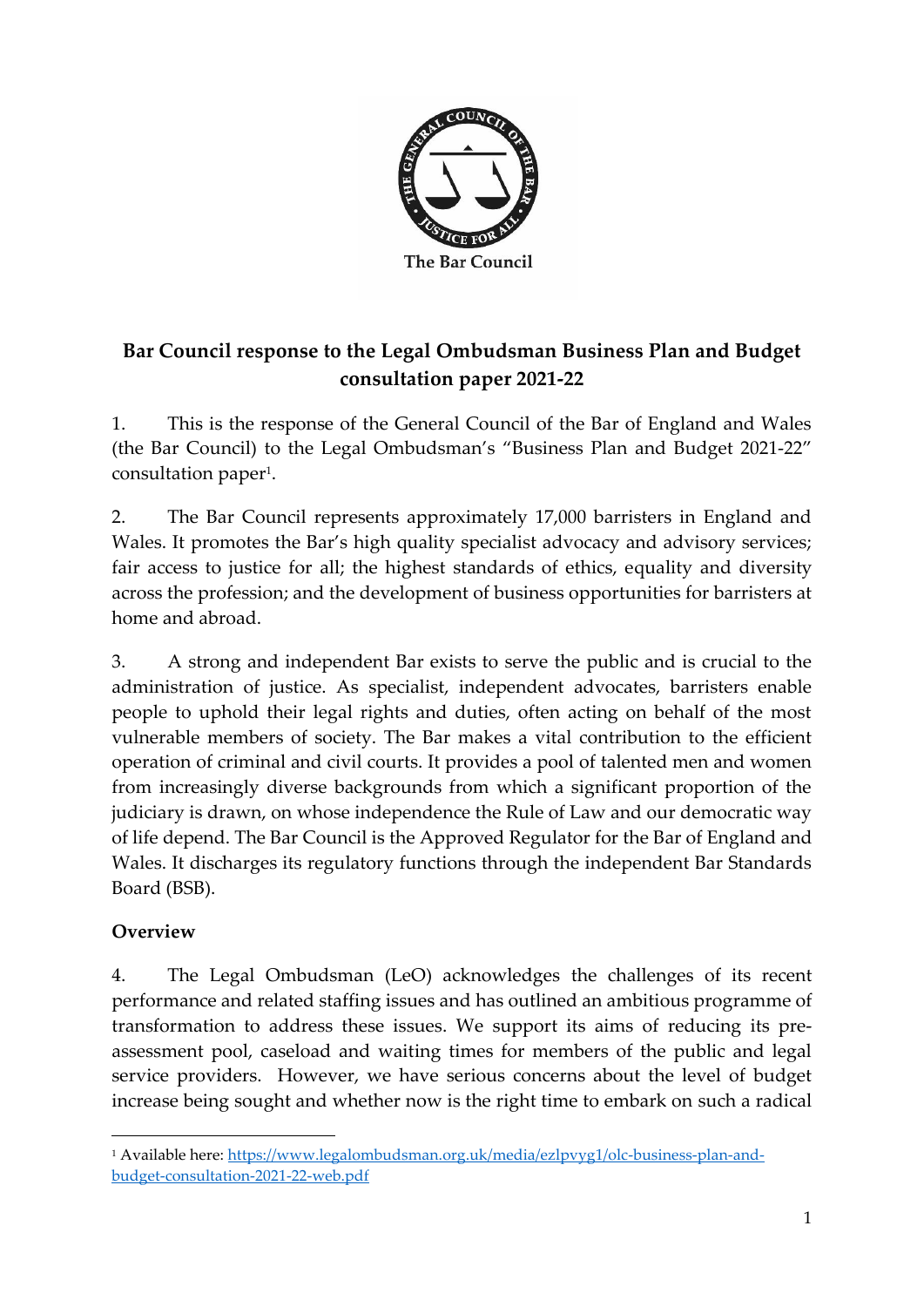programme of change. We consider that the priority should be to shorten the preassessment and assessment waiting times and to maximise efficiencies using existing staff and resources before seeking to expand the team and exploring the use of technology to automate certain processes. Once the organisation and its work is on a more stable footing and it has demonstrated it can use existing resources effectively we anticipate LeO will more easily secure support for some of its more ambitious proposals, ideally sequenced over a longer timeframe. This business plan simply appears to be too demanding and we are concerned that LeO is setting itself up to fail by proposing to give itself more work than it can reasonably cope with. We do not think there should be any budget increase until the budget year 2022/23 at the earliest. Like other organisations it is also important to be adaptable to the ever changing and challenging circumstances created by the Covid19 pandemic whilst also maintaining core business operations.

### **Budget: Is the budget set at the right level to allow the actions in the Business Plan for 2021/22 to be completed?**

5. We are not able to comment on whether the budget is set at the right level to allow the actions in the business plan to be completed. The key question that we wish to address here is whether the budget is set at the correct level because we do not support the proposal to increase the budget by 19% in 2021-22 and a smaller percentage the following year. This is an extraordinarily high increase, particularly when examined against the financial stresses that the pandemic has placed on the legal profession.

6. LeO is primarily funded by a levy imposed on authorised legal professionals, including barristers. Any budget increase would be directly borne by them and would represent one of many regulatory costs.

7. Covid19 has clearly had a far-reaching impact on the barristers' profession, of which we are yet to see the full extent. Many criminal trials were halted during the first lockdown and cases heard by the employment tribunals have fallen significantly, illustrated by an increase of 22% in the outstanding caseload.<sup>2</sup> Research we have conducted has revealed that the publicly funded Bar has been affected more severely than privately funded barristers. In our recent Bar survey<sup>3</sup>, conducted in December 2020, 84% of the publicly funded Bar were still billing lower fee income compared to their pre-Covid-19 usual. 43% of the publicly funded Bar told us their fee billing remains down by over half, with the median fee income reduction being in the region

<sup>2</sup> Increase of 22% in Q3 2020 compared to Q3 2019. Ministry of Justice (December 2020) *"Tribunal Statistics Quarterly, July-September 2020"* [https://www.gov.uk/government/publications/tribunal](https://www.gov.uk/government/publications/tribunal-statistics-quarterly-july-to-september-2020/tribunal-statistics-quarterly-july-to-september-2020)[statistics-quarterly-july-to-september-2020/tribunal-statistics-quarterly-july-to-september-2020](https://www.gov.uk/government/publications/tribunal-statistics-quarterly-july-to-september-2020/tribunal-statistics-quarterly-july-to-september-2020)

<sup>3</sup> Bar Council survey conducted in December 2020.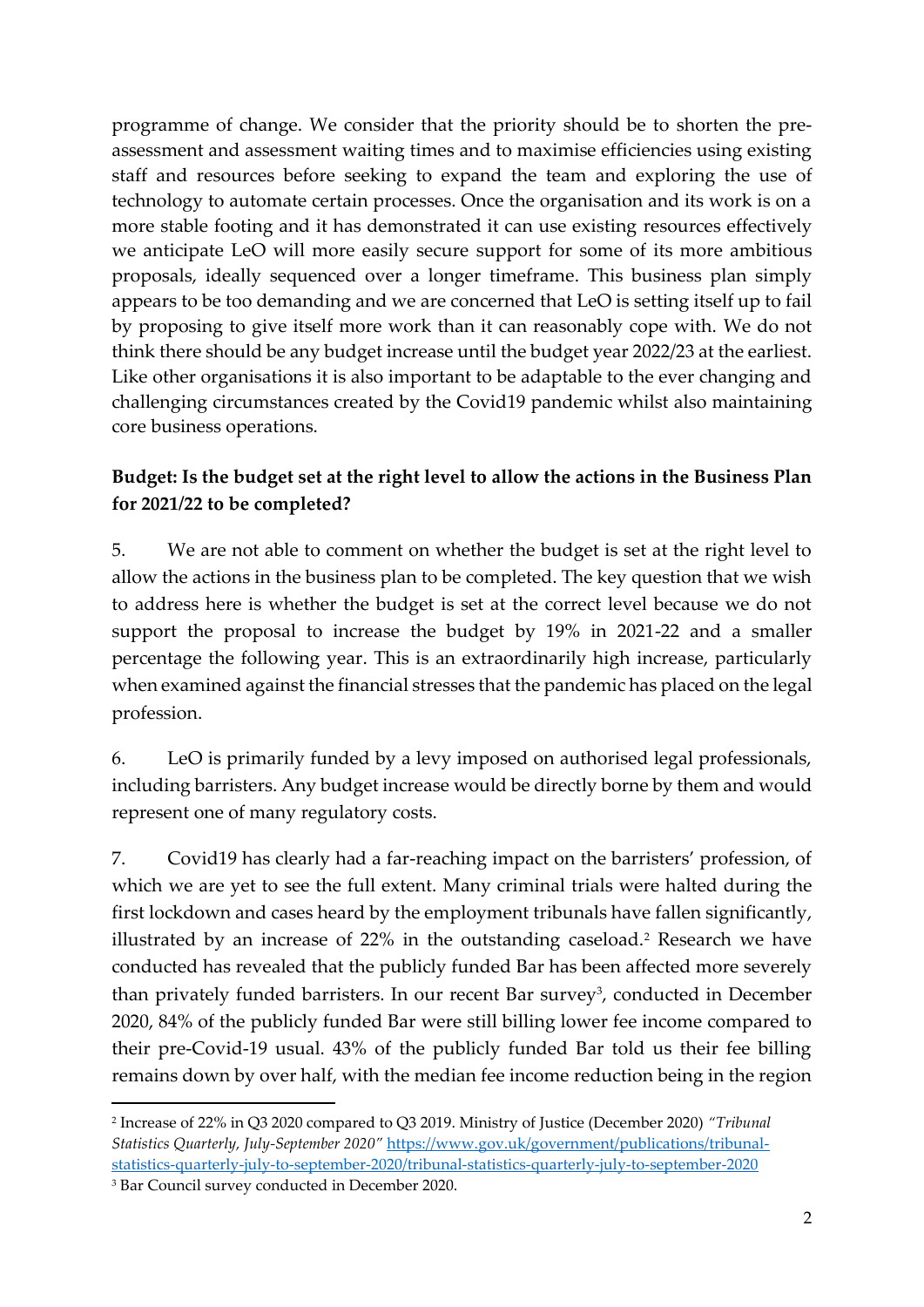of 41-50%. 20% of the publicly funded Bar are unsure whether they will renew their practising certificates in 2021. If realised, the Practicing Certificate Fee income collected by the Bar Council will be significantly reduced (estimated at between 20- 25%).

8. It is particularly concerning that 56% of criminal barristers are currently experiencing financial hardship and a further 19% expect to. 83% of the criminal Bar have incurred personal debt or used savings to support their practice through the pandemic; 27% have taken on personal debt of over £20, 000. The Legal Ombudsman does acknowledge in its consultation paper the financial strain on the profession, but the proposed budget does not reflect this.

9. We are also concerned about the impact of Covid19 on diversity at the Bar. Many women who are pregnant or on maternity leave or have just returned to work from it, expressed very serious concern about their ability to remain in the profession, due to the downturn in their work and consequent reduction in their income. Those who are parents of young children are often experiencing challenges in juggling court work and childcare, and many are having to turn down work – the piloted Covid Operating Hours (COH)<sup>4</sup> are of particular concern to barristers in this respect, with 9% of women and 5% of men having to turn down work under COH due to childcare.<sup>5</sup>

10. Barristers from ethnic minority communities/backgrounds are disproportionately suffering financial hardship and questioning whether they can stay at the Bar. 48% of barristers from ethnic minority or mixed communities/backgrounds are currently experiencing financial hardship, and 72% have at some point during the pandemic; 32% of white respondents are currently experiencing financial hardship, and 59% have at some point during the pandemic. As is stated in the report, BAME, women and state-educated barristers are triply hit – they are more likely to (i) be in publicly funded work (ii) face greater financial pressures and (iii) be primary carers for young children.

11. The point we wish to make is that any increase in regulatory costs borne by barristers, including the LeO levy, is likely to have a negative impact on the profession because it is already struggling financially, having being severely impacted by the pandemic. It is particularly concerning that the statistics illustrate that such an

<sup>4</sup> HMCTS (8 December 2020) "HMCTS Covid Operating Hours Consultation: Readout from Presentation and Q&A Session" [https://www.gov.uk/government/publications/court-and-tribunal](https://www.gov.uk/government/publications/court-and-tribunal-recovery-update-in-response-to-coronavirus/hmcts-covid-operating-hours-consultation-readout-from-presentation-and-qa-session)[recovery-update-in-response-to-coronavirus/hmcts-covid-operating-hours-consultation-readout](https://www.gov.uk/government/publications/court-and-tribunal-recovery-update-in-response-to-coronavirus/hmcts-covid-operating-hours-consultation-readout-from-presentation-and-qa-session)[from-presentation-and-qa-session](https://www.gov.uk/government/publications/court-and-tribunal-recovery-update-in-response-to-coronavirus/hmcts-covid-operating-hours-consultation-readout-from-presentation-and-qa-session)

<sup>5</sup> Survey conducted in December 2020.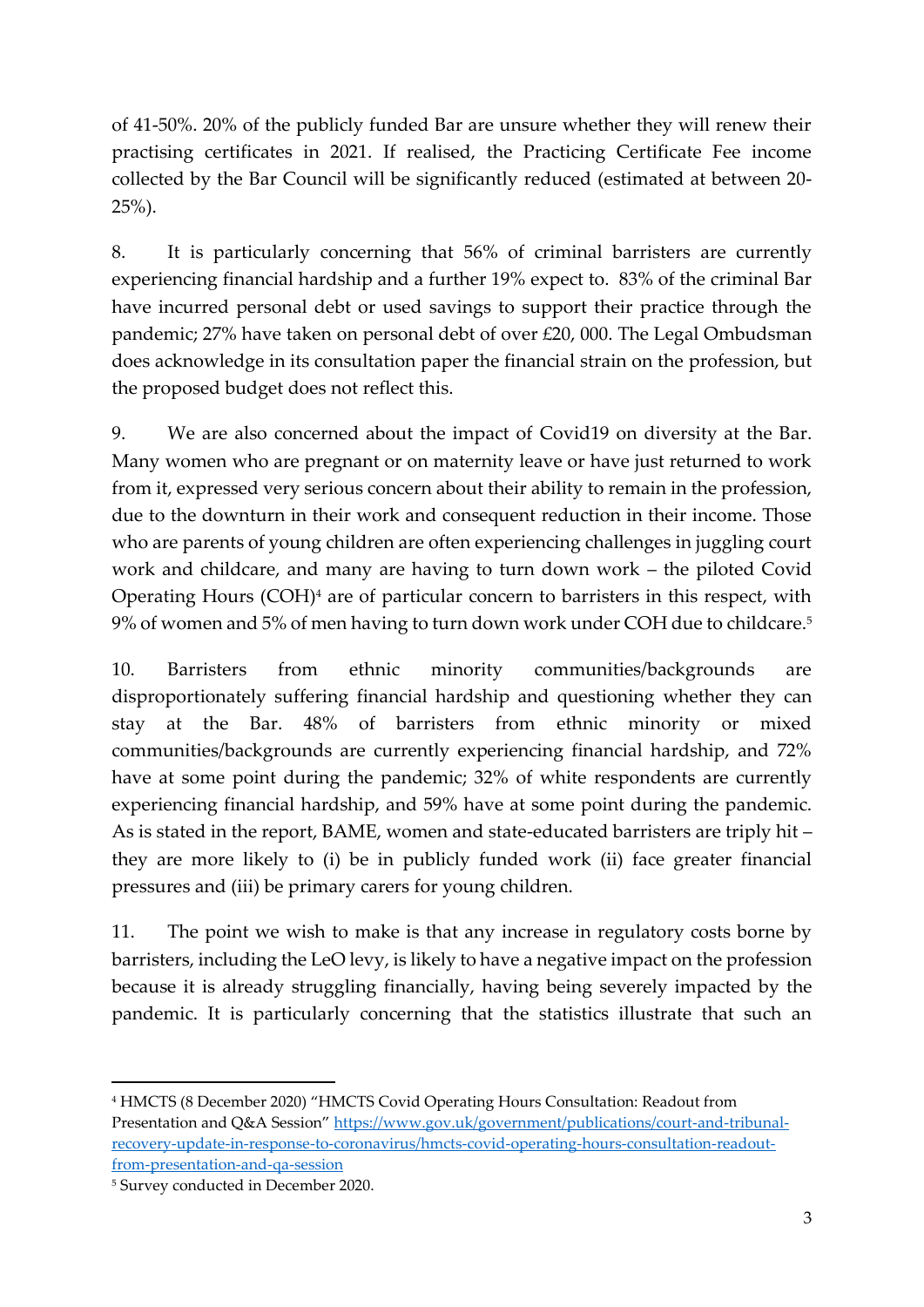increase will be most keenly felt by BAME, women and state-educated barristers and those at the publicly funded Bar.

12. The Bar Council and BSB have kept their budgets flat this year in recognition of the fragile state of many barristers' finances. This means the practising certificate fee (PCF) rates will remain the same this year as they were last year. It also means we have not included an increase to the LeO budget in our plans. The same PCF rates combined with the introduction of an option to split payment will help ease some of the financial pressure on barristers.

13. Another issue, identified in our response to last year's corporate strategy consultation<sup>6</sup> that LeO is aware of, is the timing of the current consultation and the fact that by the time the consultation was published on 4 November 2020, the Bar Council and Bar Standards Board had already set their budget for the 2021-22 financial year. The Bar Council consulted with the profession on the budget just days later on 9 November 2020. The proposed increase of 19% simply cannot be accommodated within this year's budget.

14. As with the 2019 OLC Corporate Strategy Consultation, the request for a substantial increase in budget has been put forward without detailed costs provisions. In the 'Core Ask' section in Priority 1, the Legal Ombudsman states the budget proposed would enable them to "recruit additional staff into the operational delivery teams". In 2019 we expressed concerns that there was a lack of information quantifying how many staff were required, what training they would need and timescales. In our view, citing these details is crucial in any proposal for a budget increase. We are also concerned that the 'Core Ask' includes the recruitment of staff on a fixed term basis. There is a risk this is a short-term fix and at odds with the goal of sustained development of leadership and management that the Legal Ombudsman envisages in the second part of Priority 1. Additionally, before considering an extensive recruitment drive, we query whether there is scope to increase the productivity of current staff productivity.

15. The consultation figures illustrating actual and projected wait times in assessment and number of people waiting for assessment would not look so dramatic if it had not been for the already high numbers of untouched cases and long wait times in existence before the pandemic began. The pandemic unfortunately resulted in a further deterioration of these metrics. Whilst we recognise that this was and remains a challenging time for all and that there will have been need for staff to take time off, it is alarming to learn that some 1,250 staff hours were lost in a month during this

<sup>6</sup> [Bar Council response to Office for Legal Complaints corporate strategy 2020-23 consultation paper](https://www.barcouncil.org.uk/uploads/assets/ba347a50-4f69-481e-96accf5bca48880e/Bar-Council-response-to-the-OLC-Corporate-Strategy-2020-23-consultation.pdf)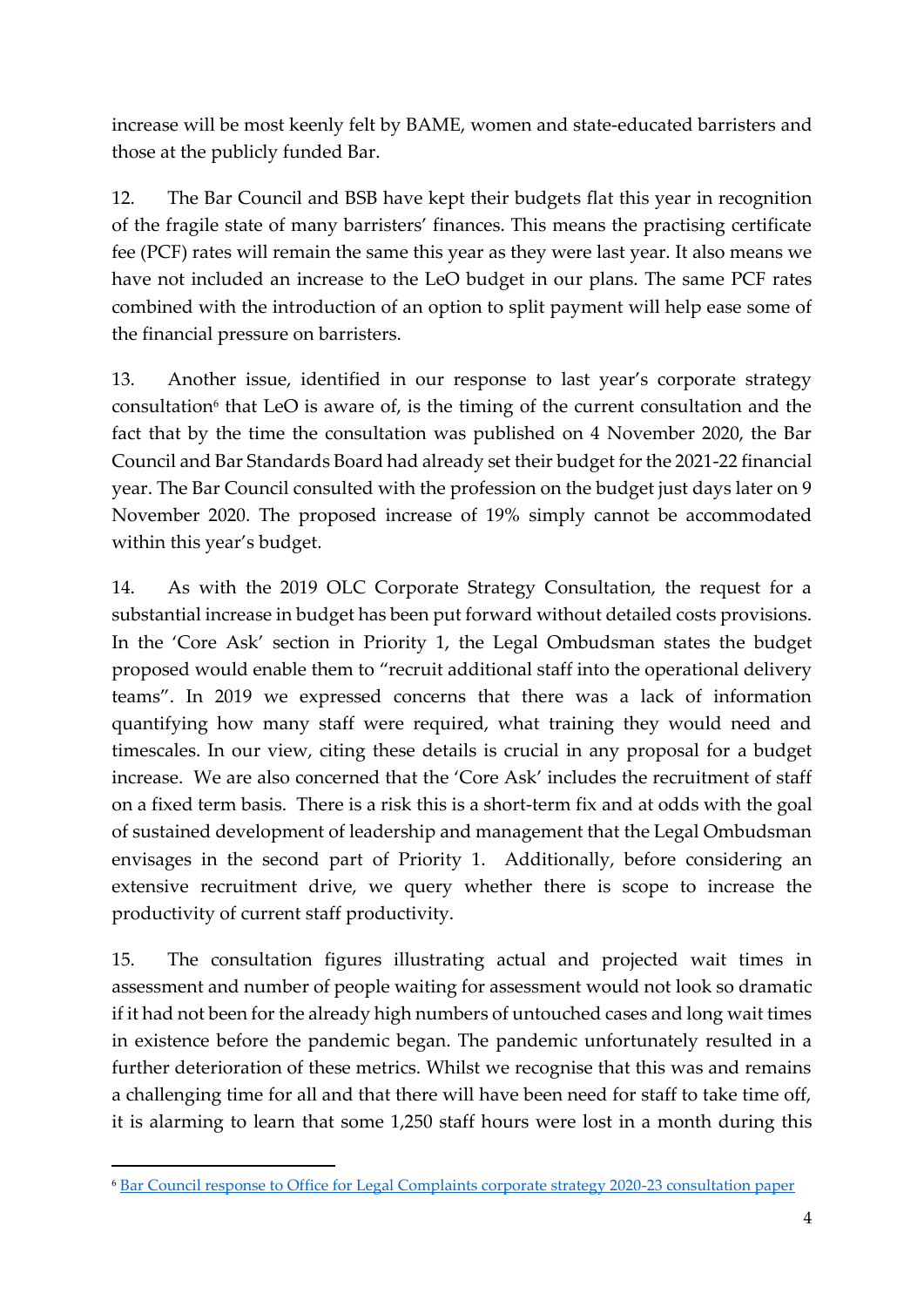period as a result of staff being on special leave<sup>7</sup> . This clearly had a detrimental impact on the Ombudsman's core operations.

16. In its response<sup>8</sup> to the LeO in year budget variation application, the Legal Services Board (LSB) observed "*that OLC's total reserves greatly exceed the level of funds that would be required to wind-down the organisation*". With this in mind, we question whether some of the reserves could be used to fund LeO's activities, instead of being borne by the profession. We would be interested to know the source and level of the reserves. If some or part of it is derived from the levy on the professions, there is a strong case to be made to use any that is surplus to requirements in the day to day operations of LeO instead of raising fresh funds via the levy on the professions.

17. Although we do not know the full reasons behind the request, the in-year budget variation application request made to the Legal Services Board last Autumn raises questions about the LeO's planning and budget management capacity. We would want to see it demonstrate that it has the necessary systems in place to effectively manage the budget for the next two years. We also think it is vital that the LeO recovers from the impacts of Covid19 on its operational capacity last year whilst also managing the current Covid19 related disruption, before embarking on an ambitious programme of change and modernisation.

18. Notwithstanding the fact that we are not supportive of a budget increase at this time, if there were to be any increase a more achievable way of achieving it may be to spread out a much more modest increase to the budget over a greater number of years. This would lessen the detrimental impact of a sudden increase on regulated legal professionals and also give Approved Regulators time to plan for any necessary budget changes.

# **Priorities: Have the right priority areas for the Business Plan been identified? If not, what should the Legal Ombudsman be addressing?**

19. In our view, priority 1, with the aim of, "Maintaining stable operational delivery and reduc(ing) wait times at pre-assessment by the end of the strategy period", should be focussed on at the present time. This is due to the fact that it directly addresses the deterioration in wait times and the increase in unresolved cases, as well as the increase in length of time taken to resolve complaints. We recognise that priorities 2 and 3 that involve making efficiencies and giving feedback to the sector are important and contribute to the achievement of the first priority but given the

<sup>7</sup> Legal Future[s article,](https://www.legalfutures.co.uk/latest-news/leo-simplest-complaints-could-take-over-a-year-to-conclude) 12 August 2020

<sup>8</sup> [https://www.legalservicesboard.org.uk/wp-content/uploads/2020/11/20201124-in-year-budget](https://www.legalservicesboard.org.uk/wp-content/uploads/2020/11/20201124-in-year-budget-decision-letter.pdf)[decision-letter.pdf](https://www.legalservicesboard.org.uk/wp-content/uploads/2020/11/20201124-in-year-budget-decision-letter.pdf)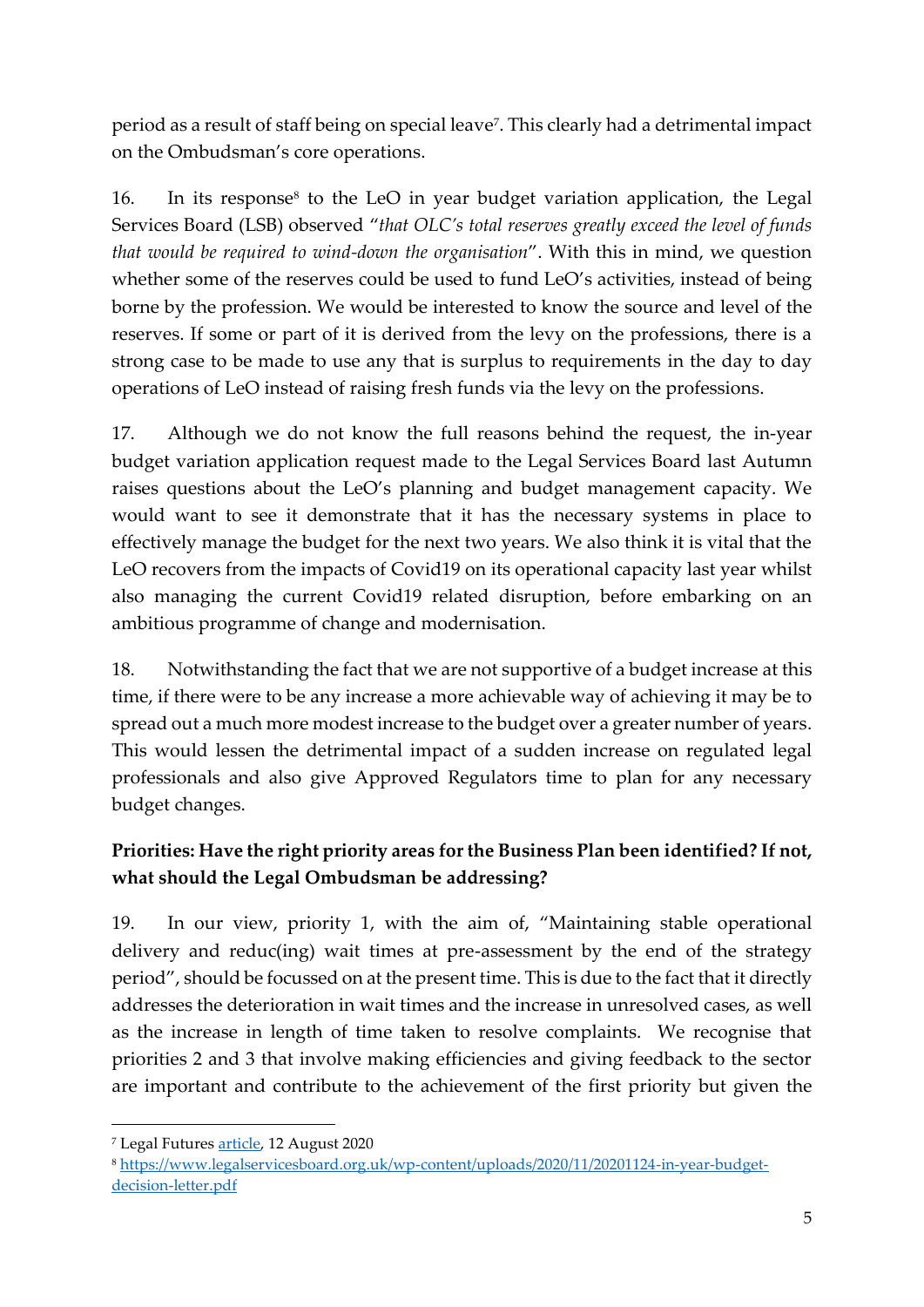sharp deterioration in service levels at the LeO in 2020 and the ongoing impact of Covid19 on the legal sector, the focus must be first and foremost on priority 1. We consider that the LeO must first accomplish its core functions before investing in its second and third priorities. To attempt to focus on all three priority areas concurrently runs the risk of spreading resources too thinly and detracting from the urgent and core business of resolving complaints within a reasonable timeframe which has suffered in the last twelve months.

20. Reducing wait times at pre-assessment is paramount, as the consultation itself references that, "Complainants tell the Legal Ombudsman they are concerned to have to wait for help, and service providers find it challenging to respond to a complaint many months after their first-tier process concluded."<sup>9</sup> We note the point made in the consultation that, "reducing the wait time at the beginning of the process will improve the overall customer journey time."<sup>10</sup> As noted in a previous Bar Council consultation response to LeO, increasing the levels of operational staff so that people are not waiting at the front end of the service will not necessarily equate to improving the experience of users of the service if at the next stage of the process, complainants are still experiencing the same levels of delay. Therefore, we consider all stages of the customer journey should be given attention and improved, to the benefit of both complainants and service providers.

21. In delivering priority 1, we are concerned that the first focus is on recruiting additional staff into the operational delivery teams, some of whom will be employed on a fixed term basis. Detailed consideration has been given to the deliverables and outcomes as a result of the increase in staff, such as increasing the volume of cases the organisation can investigate at one time. There is though, no detail given as to how much the recruitment process would cost, the length of time it would take to recruit and train extra staff as well as the impact of training delivered by existing staff on their ability to fulfil their original roles. As noted in our response to the 2019 Office of Legal Complaints strategy consultation, citing these details is crucial in any proposal for a budgetary increase.<sup>11</sup>

22. We support the key outcomes envisaged as a result of priority 2 but for the reasons outlined above, think that the timing of priority 2 activities needs to be delayed. Continuing to work on new approaches that have the potential to deliver efficiencies are to be welcomed, particularly where they have the potential to lower

<sup>9</sup> OLC consultation, page 7

<sup>10</sup> OLC consultation, page 10

<sup>11</sup> [https://www.barcouncil.org.uk/uploads/assets/ba347a50-4f69-481e-96accf5bca48880e/Bar-Council](https://www.barcouncil.org.uk/uploads/assets/ba347a50-4f69-481e-96accf5bca48880e/Bar-Council-response-to-the-OLC-Corporate-Strategy-2020-23-consultation.pdf)[response-to-the-OLC-Corporate-Strategy-2020-23-consultation.pdf,](https://www.barcouncil.org.uk/uploads/assets/ba347a50-4f69-481e-96accf5bca48880e/Bar-Council-response-to-the-OLC-Corporate-Strategy-2020-23-consultation.pdf) para 20